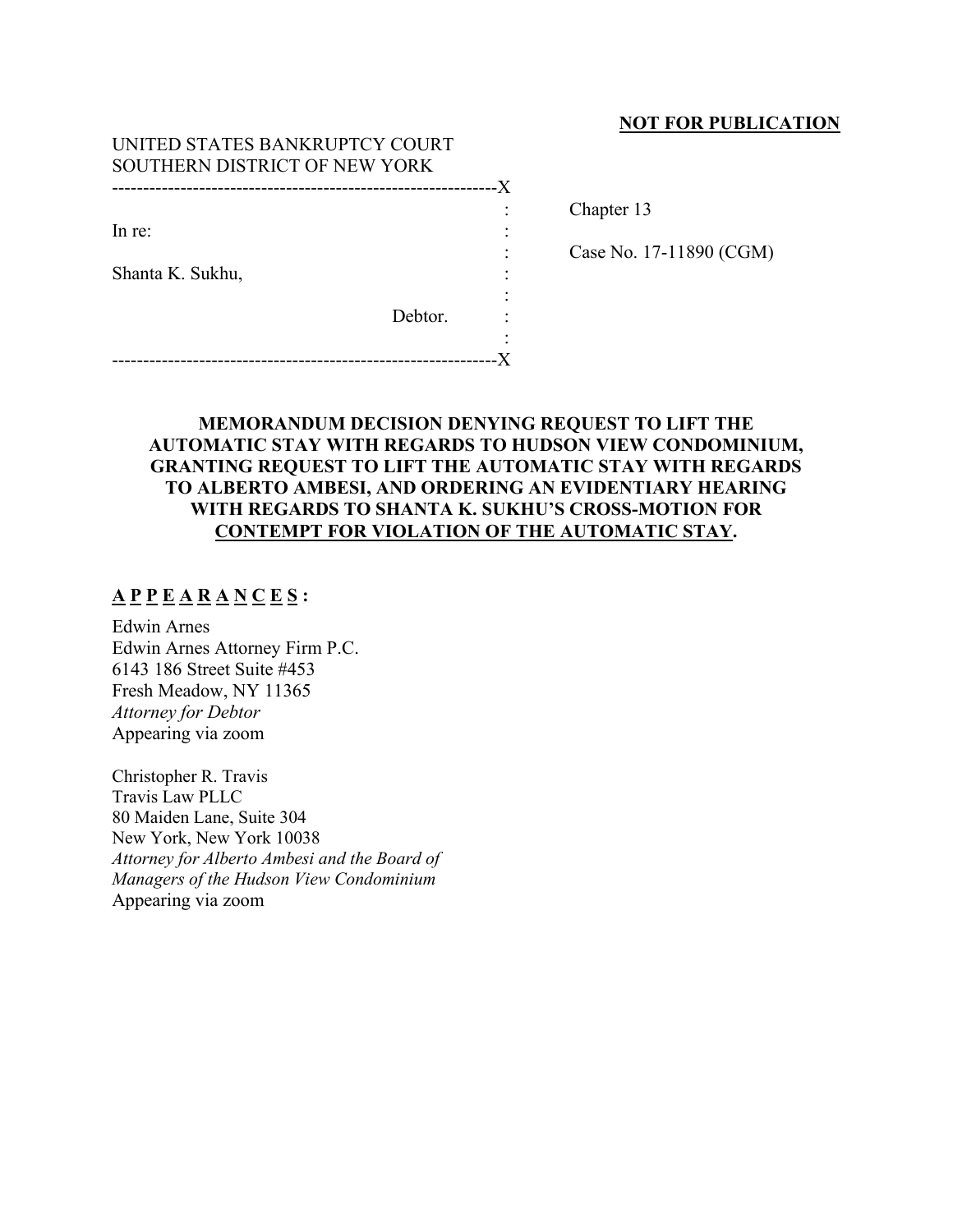## **CECELIA G. MORRIS CHIEF UNITED STATES BANKRUPTCY JUDGE**

Shanta K. Sukhu (the "Debtor") filed for bankruptcy under chapter 13 on July 7, 2017. Pet.,  $1, ECF<sup>1</sup>$  $1, ECF<sup>1</sup>$  No. 1. The Court confirmed the Debtor's plan on March 15, 2018 and amended the Debtor's plan in December 2021. Confirm. Order, ECF No. 35; Order Am. Plan, ECF No. 102. On November 24, 2021, Hudson View Condominium (the "Condominium") and Alberto Ambesi ("Ambesi", collectively, the "Movants") together filed a motion for relief from stay (the "Motion to Lift Stay") pursuant to 11 U.S.C.  $\S 362(d)$  $\S 362(d)$  $\S 362(d)$ .<sup>2</sup> Mot. for Relief from Stay, 1, ECF No. 94. The Condominium moved for relief to foreclose on its January 2021 common charge lien, arguing that the Debtor has not paid condominium fees since August of 2019. *Id.* at 5. Ambesi is currently suing the Debtor in the Supreme Court of the State of New York, County of New York (the "State Lawsuit"). [3](#page-1-2) *Id.* Ambesi moved for relief from stay to continue this State Lawsuit against the Debtor. *Id.* The Debtor opposes the Motion to Lift Stay in both parts and filed a cross-motion (the "Cross-Motion") alleging that Ambesi, with knowledge of the automatic stay, willfully continued pursuing the State Lawsuit after the order of relief was entered. Attorney Affirm. in Supp. of Cross-Mot. and Opp'n ("Debtor's Cross-Mot. and Opp'n"), 2, ECF No. 103. The Debtor requests that the Court deny the Motion to Lift Stay, find that Ambesi violated the automatic stay, and award expenses and attorney's fees. *Id.* at 1–2.

#### **Jurisdiction**

This Court has subject matter jurisdiction pursuant to 28 U.S.C. § 1334(a), 28 U.S.C. § 157(a), and the Standing Order of Reference signed by Chief Judge Loretta A. Preska, dated January 31, 2012. This is a "core proceeding" under 28 U.S.C. § 157(b)(2)(A) (matters

<span id="page-1-0"></span> $<sup>1</sup>$  All references to "ECF" are to this Court's electronic docket, which may be viewed at www.pacer.gov.</sup>

<span id="page-1-1"></span><sup>2</sup> Unless otherwise indicated, all following citations to statutory sections refer to Title 11, United States Code.

<span id="page-1-2"></span><sup>3</sup> State Lawsuit is stylized *Ambesi, et al v. Shanta Sukhu, et al.* Index Number is 160678/2013. Mot. for Relief from Stay, 1, ECF No. 94.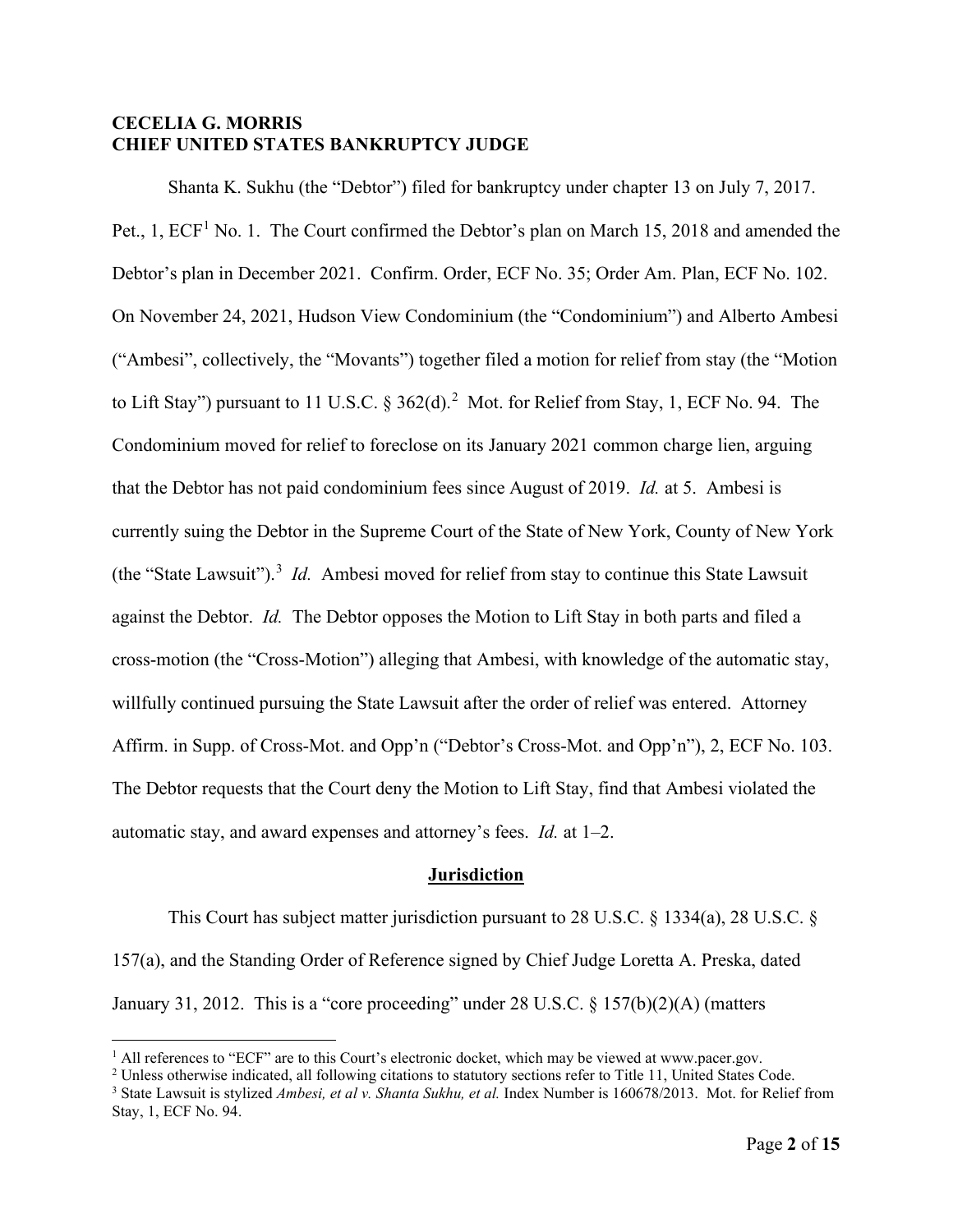concerning the administration of the estate) and 28 U.S.C. § 157(b)(2)(G) (motions to terminate, annul, or modify the automatic stay).

### **Background**

The Condominium is located at 540 West 163rd Street, New York, New York, 10032. Pet. at 15. The Debtor lives in apartment 1A in the Condominium. *Id.* at 2*.* Ambesi represents that he is the Debtor's neighbor. Mot. for Relief from Stay, Aff. of Alberto Umbesi ("Ambesi Aff."), 1, ECF No. 94.

Since January 2012, Ambesi has allegedly run an approved and licensed daycare<sup>[4](#page-2-0)</sup> facility, Happy Sun Daycare, (the "Daycare") from his apartment. *Id.*; Debtor's Cross-Mot. and Opp'n, Ex. 1 Compl. ("State Lawsuit Compl."), at 3, ECF No. 103. In November 2013, Alberto Ambesi, Elisabeth Ambesi, and the Daycare (collectively, the "State Plaintiffs") filed suit against both the Debtor and Lorjan Agalliu (collectively, the "State Defendants") in the Supreme Court of the State of New York, County of New York (the "State Court"). State Lawsuit Compl. at 1*.* The State Lawsuit alleges claims of harassment, defamation, trade libel and tortious interference with contract. Mot. for Relief from Stay, Ex. Prelim. Inj., 2, ECF No. 94.

On February 26, 2014, the State Court issued a preliminary injunction restricting the State Defendants' contact with the State Plaintiffs. *Id.* at 3*.* Ambesi alleges that in August 2019 the Debtor violated the preliminary injunction when she "took unauthorized photographs of the students of the Daycare and of their parents, verbally assaulted a staff member, and deliberately left rubbish, including a dead rat, outside of the Daycare entranceway." Ambesi Aff. at 1.

<span id="page-2-0"></span><sup>4</sup> Happy Sun Daycare is alleged to be registered and licensed by the New York State Office of Family Services, Registration Number 00553232FDC. State Lawsuit Compl. at 2, ECF No. 103. Ambesi asserts that the Daycare complies with the Condominium House Rules and was approved by a vote of all Condominium shareholders in June of 2013. *Id.* at 6.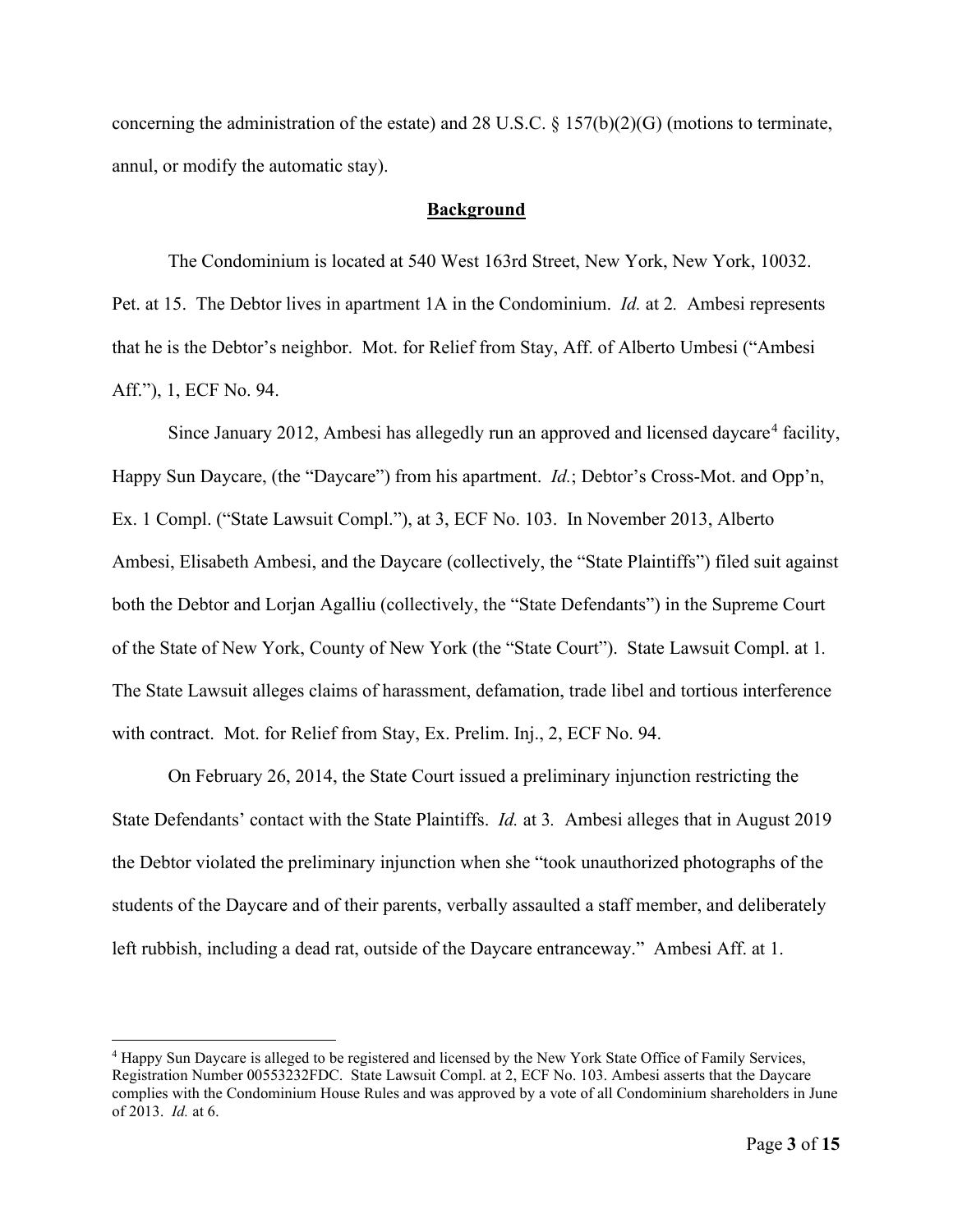Ambesi asserts that in February 2016 the State Court inadvertently marked the State Lawsuit "settled" instead of "marked off" the State Court's calendar. Opp'n to Cross-Mot. for Contempt and in Supp. of Mot. for Relief from Stay ("Movants' Opp'n to Cross-Mot."), 3, ECF No. 105. In November 2019, after the Debtor filed for bankruptcy, the State Plaintiffs filed a motion in the State Court to have the State Lawsuit restored to the State Court's calendar (the "Motion to Restore"). *Id.* In March 2020, the State Court restored the State Lawsuit to the calendar. Movants' Opp'n to Cross-Mot., Ex. C Mar. 2020 Order, ECF No. 105.

According to Ambesi, in June of 2020, the Debtor fired her attorney and began to represent herself in the State Lawsuit. *Id.* at 3. In July 2020, the Debtor replied to an email from the State Plaintiffs' counsel explaining that she was in bankruptcy. Debtor's Cross-Mot. and Opp'n, Suppl. Debtor's Aff. Supp. and Opp'n ("Debtor's Aff."), 2, ECF No. 103; Debtor's Cross-Mot. and Opp'n, Ex. 6 Debtor's Autostay Notice, ECF No. 103. In February 2021, the Daycare filed a proof of claim in this bankruptcy proceeding. *See* Claim No. [5](#page-3-0) 3-1, 1–3 (filed by the Debtor); *see also* Movants' Opp. to Cross-Mot., 4 (stating "the Daycare filed its proof of claim").

On March 9, 2021, the State Court held a pre-trial conference between the parties. Debtor's Cross-Mot. and Opp'n, Ex. 7 Supreme Court Appearances, ECF No. 103. At this conference the Debtor asserts that she informed the State Court that she was in bankruptcy. Debtor's Affidavit at 2. The State Court stayed the State Lawsuit at that hearing. *Id.*; Ex. 7 Supreme Court Appearances.

In December 2014, the Condominium filed a common charge lien (the "2014 Lien") against the Debtor and Lorjan Agalliu for failure to pay condominium fees during the years 2013 and 2014. *See* Claim No. 9-2, Attachments to POC, 20–23. In November 2016, the

<span id="page-3-0"></span><sup>5</sup> Proofs of claim filed in Debtor's case are available on the claims' register for case number 17-11890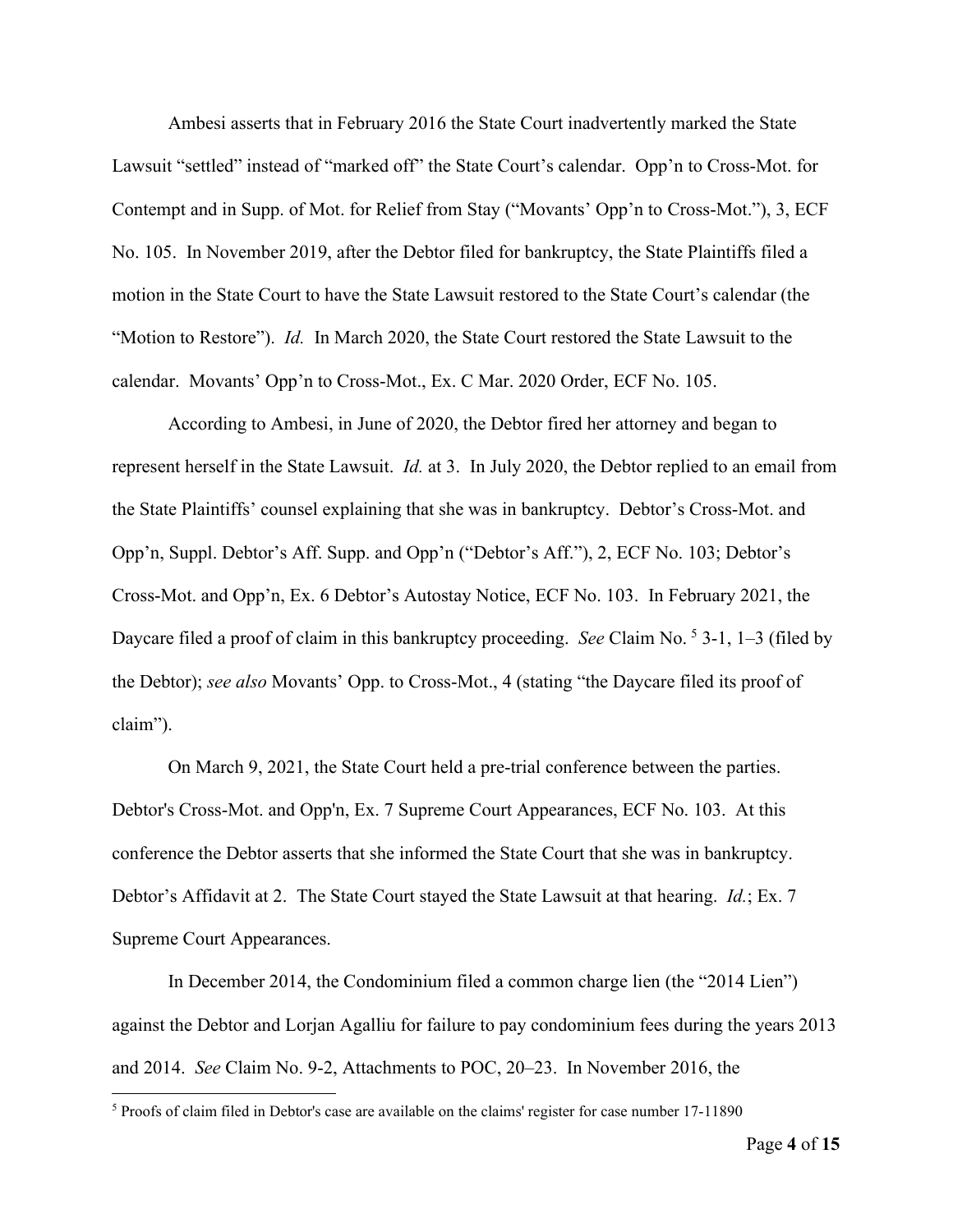Condominium received a judgment of foreclosure and sale against the Debtor and Lorjan Agaillu for failure to pay condominium fees from May 2013 through July 2016. *See Id.* at 7–16. The Debtor continued to accrue condominium fees, interest, and legal fees due to the Condominium as prepetition arrears up to the filing of her bankruptcy. *See* Claim No. 9-2, Itemization, 1. In November 2017, the Board of Managers of Hudson Valley Condominium filed a secured claim in this bankruptcy proceeding. *See* Claim No. 9-1, 1; Claim No. 9-2, 1 (amended December 2017). The proof of claim lists the Debtor's condominium unit as the security interest and notes that the claim was secured by a judicial lien and common charges lien. *Id. at* 1–2.

The Condominium asserts that in August 2019 the Debtor stopped paying her postpetition condominium fees. Movants' Opp. to Cross-Mot. at 3. the Condominium states it filed a common charge lien in January 2021 (the "2021 Lien")<sup>[6](#page-4-0)</sup> against the Debtor for missed common charges, assessments and late charges owed since August 2019. Mot. for Relief from Stay at 5. The Condominium wishes to lift the stay in order to foreclose on the Debtor's condominium unit. *Id.*

#### **Discussion**

Before the Court are two motions to lift the stay<sup>[7](#page-4-1)</sup> and one Cross-Motion for an order of contempt for violation of the automatic stay. All these motions were made pursuant to § 362. The Court will in turn address the alleged violation of the automatic stay, Ambesi's request to lift the stay, and finally the Condominium's request to lift the stay.

*I. Debtor's Cross-Motion for Violation of the Automatic Stay*

The Debtor filed the Cross-Motion against Ambesi for willful violation of the automatic stay alleging that Ambesi, with knowledge of the bankruptcy, continued pursuing the State

<span id="page-4-0"></span> $6$  The Condominium did not provide any documents supporting the assertion that it filed a lien.

<span id="page-4-1"></span><sup>&</sup>lt;sup>7</sup> While Ambesi and the Condominium filed one motion and intertwined the arguments, this Court will untangle the arguments and address the facts and law with respect to each party individually.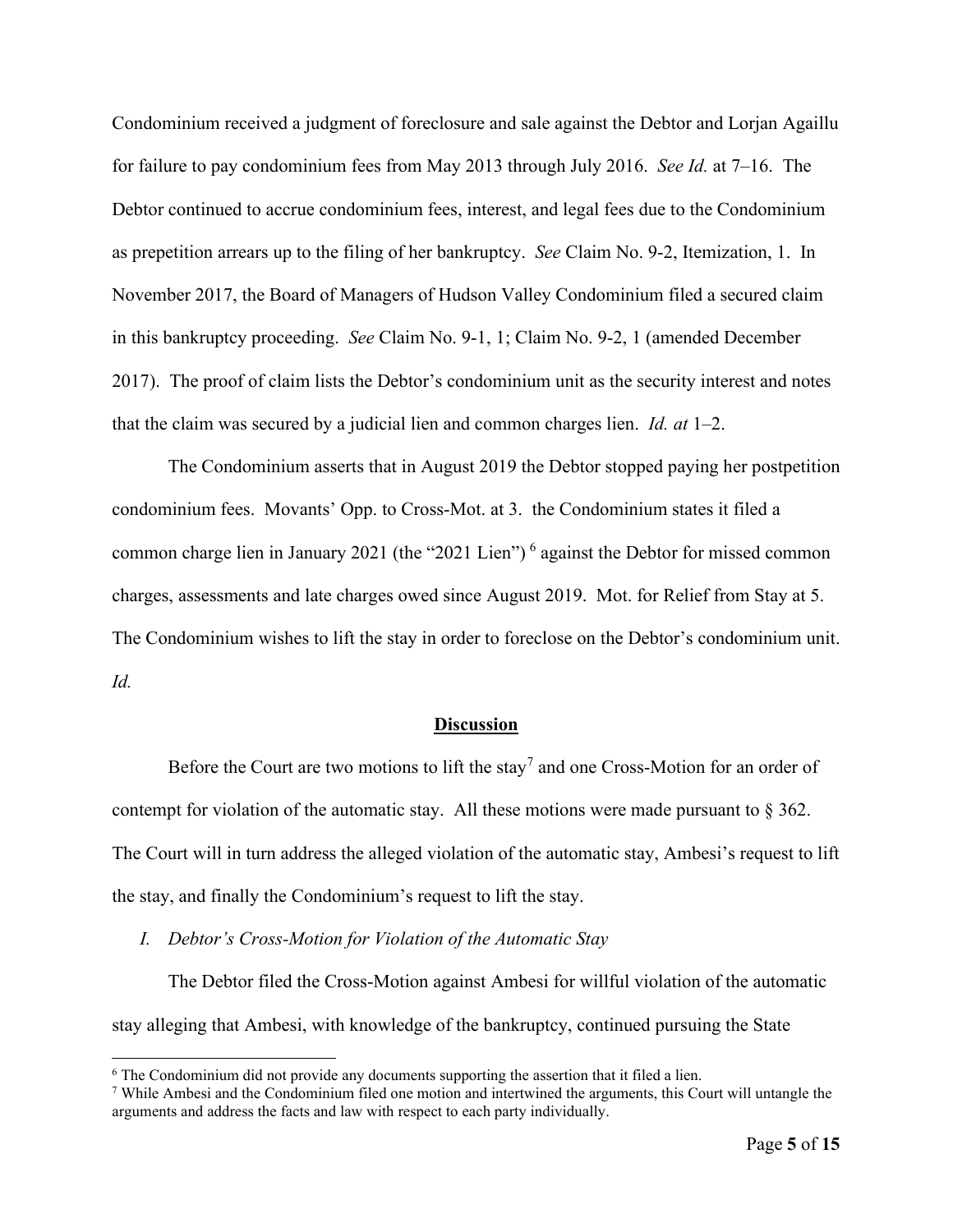Lawsuit in State Court. Debtor's Cross-Mot. and Opp'n at 3–5. The Debtor filed this Cross-Motion pursuant to  $\S$ § 362(a)(1) and (a)(3). The Debtor seeks \$4000 in litigation expenses plus attorney's fees for the Cross-Motion pursuant to § 362(k). *Id.* at 5.

The entry of an order for relief stays the continuation "of a judicial . . . action or proceeding against the debtor that was . . . commenced before the commencement of the case under this title."  $\S 362(a)(1)$ . The entry of an order for relief also stays "any act to obtain possession of property of the estate or of property from the estate or to exercise control over property of the estate."  $\S$  362(a)(3). The Debtor must demonstrate that a willful violation of the automatic stay occurred by the preponderance of the evidence. *In re Laskaratos*, 605 B.R. 282, 299 (Bankr. E.D.N.Y. 2019). Section 362(k) provides that an individual injured by any willful violation of the automatic stay shall recover actual damages, including costs and attorneys' fees.  $§ 362(k)(1).$ 

A willful violation of the automatic stay requires that an intentional act be performed while there is knowledge of the stay. *In re Solis*, 137 B.R. 121, 132 (Bankr. S.D.N.Y. 1992). To find willfulness, a court need only determine that a party performed an act that violates the stay with a general intent to perform the act and not the specific intent to violate the stay. *See In re Dominguez*, 312 B.R. 499, 508 (Bankr. S.D.N.Y. 2004). When courts find that a willful violation of the stay has occurred, courts are mandated to assess actual damages. *In re Weidenbenner*, 521 B.R. 74, 84 (Bankr. S.D.N.Y. 2014). Courts do not assess damages when the violation is a mere technical violation of the stay. *In re Kline*, 420 B.R. 541, 548 (Bankr. D.N.M. 2009). A technical violation occurs when the act violating the stay is accomplished without knowledge of the bankruptcy. *Id.*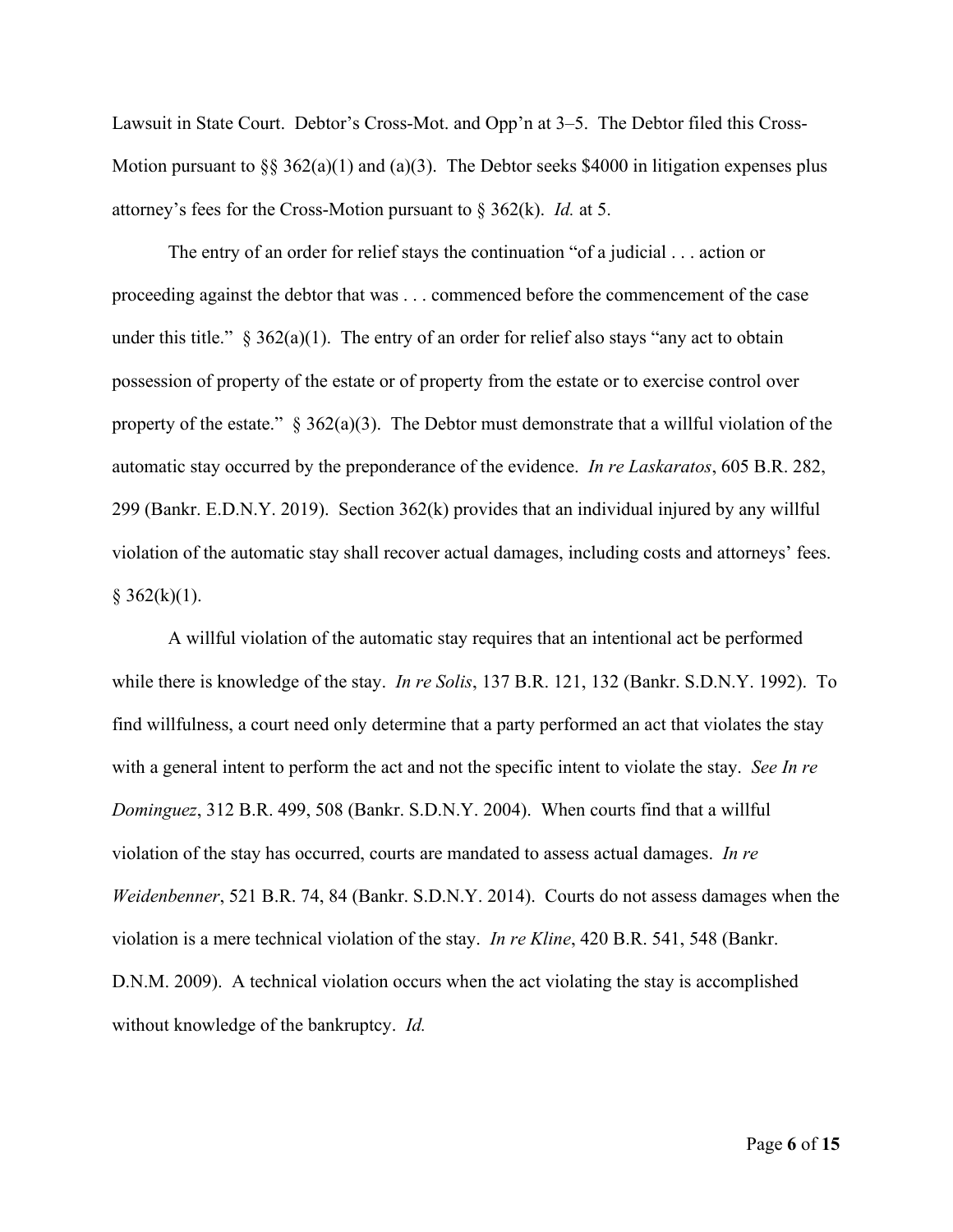Courts have concluded that the continuation of a lawsuit with knowledge of the stay is a willful violation of the automatic stay. *In re Ionosphrere Clubs, Inc.*, 111 B.R. 423, 432–34 (Bankr. S.D.N.Y. 1990). Courts have also concluded that mere ministerial acts performed in relation to a continuing lawsuit do not violate the automatic stay. *In re Soares*, 107 F.3d 969, 973–74 (1st Cir. 1997) (citing *Rexnard Holdings, Inc. v. Bidermann*, 21 F.3d 522, 527 (2d Cir. 1994)). A ministerial act is defined as "one that is essentially clerical in nature." *In re Chavannes*, No. 13-18075, 2014 WL 1917681 at \*9 (Bankr. E.D. Pa. May 13, 2014).

A party is required to reverse an action that technically violates the stay when knowledge of the stay is obtained, else that party will be held to have violated the stay upon obtaining that knowledge. *See In re Voll*, 2013 WL 5946113, No. 13-31058 at \*2 (Bankr. N.D.N.Y. Nov. 6, 2013) (citing *Ledford v. Tiedge* (*In re Sams*), 106 B.R. 485, 490 (Bankr. S.D. Ohio 1989) (citing cases)); *In re Kline*, 420 B.R. 541, 548 (Bankr. D.N.M. 2009); *see also In re DePoy*, 29 B.R. 471, 478 (Bankr. N.D. Ind. 1983) (holding the defendant committed a violation of the automatic stay "by failing to put a halt to the state court eviction").

Knowledge of the stay can be inferred from knowledge of the bankruptcy filing and participation in the bankruptcy proceedings. *In re Sklar,* 626 B.R. 750, 763 (Bankr. S.D.N.Y. 2021); *Jones v. USCB, Inc. (In re Jones)*, Adv. No. 15-01092, 2016 WL 936914, at \*1 (Bankr. N.D. Cal. March 10, 2016); *In re Solis*, 137 B.R. at 132. Knowledge does not have to come from formal processes. *In re Flack*, 230 B.R. 155, 163 (Bankr. S.D. Ohio 1999). Courts will impute knowledge of a bankruptcy when a party's non-bankruptcy attorney is informed of the bankruptcy. *Lefkowitz v. Najjar (In re Najjar)*, Adv. No. 06-01955, 2007 WL 1395399, \*4 (Bankr. S.D.N.Y. May 11, 2007) (citing cases). Courts will even assume knowledge of the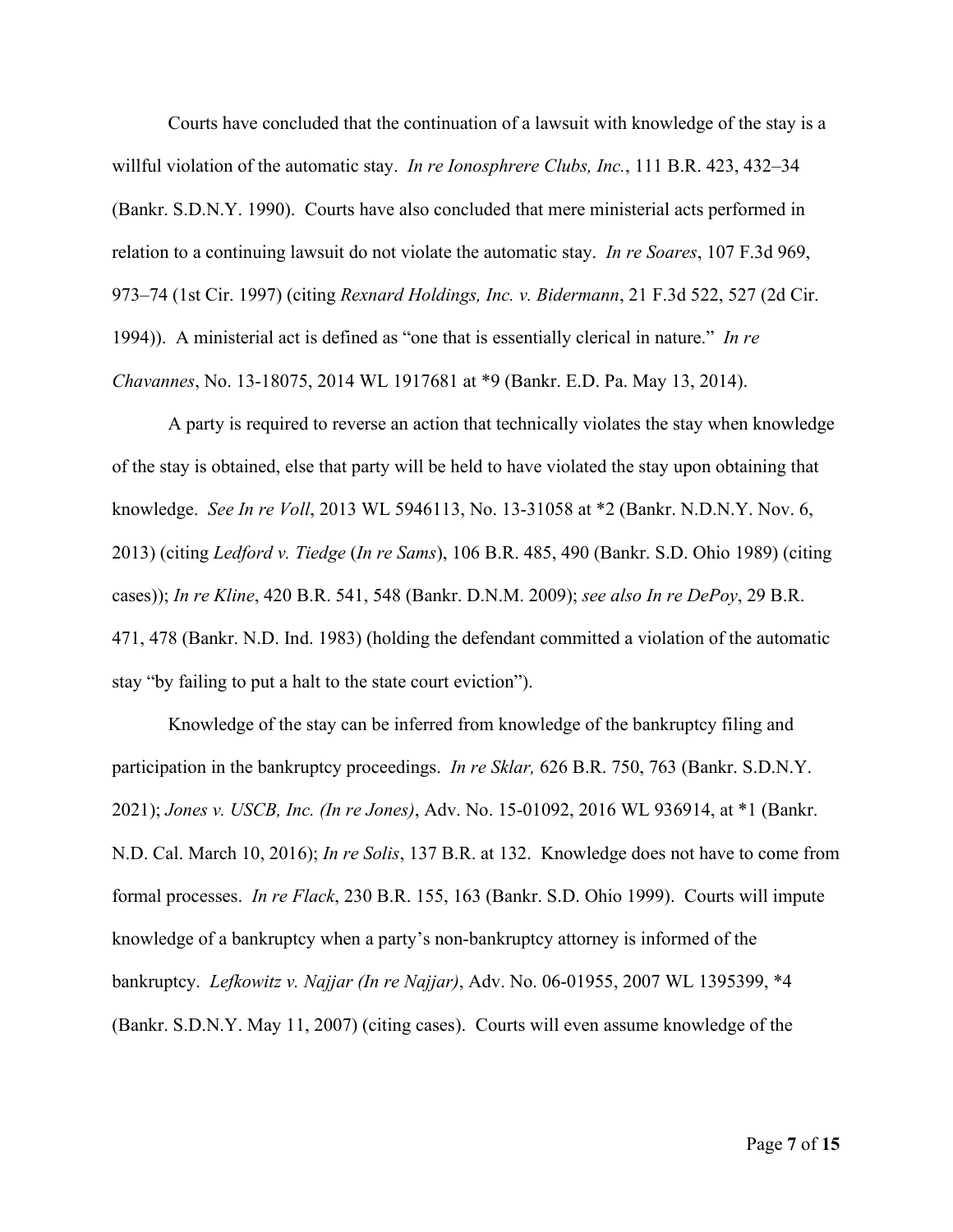bankruptcy where a creditor has sufficient facts to cause a reasonably prudent person to make further inquiry. *In re Flack*, 239 B.R. 155, 163 (Bankr. S.D. Ohio 1999).

The Debtor argues that Ambesi performed an act that violated the stay when he filed the Motion to Restore the State Lawsuit in State Court in November 2019. Ambesi counters that the act of restoring a case to the calendar when it was mistakenly marked as settled is a ministerial act. The Court reviewed Ambesi's Motion to Restore and found Ambesi's description of this Motion to Restore to be incomplete and lacking in veracity. This allegedly ministerial Motion to Restore requested that the State Court issue the following order:

> (i) Restoring this matter to the trial calendar, pursuant to CPLR  $\S$  3404; (ii) Holding Defendants in contempt of Court for their refusal to abide by an Order of the Court, dated February 26, 2014 and affirmed by the Court on June 29, 2015; or (iii) Alternatively, Compelling Defendants to comply with the Court's February 26, 2014 Order, pursuant to CPLR § 3124, and striking Defendants' Answer with Counterclaims, pursuant to CPLR  $\S 3126$ ; and ([iv]) Granting Plaintiffs such other and further relief as this Court deems just, proper and equitable.

Debtor's Cross-Mot. and Opp'n, Ex. #5 Motion SCT, 1, ECF No. 103.

While it is arguable whether simply restoring the case to a calendar could be considered a ministerial act, the Court need not make that determination today. The request to hold another party in contempt is not clerical. Neither is the request to strike a defendant's answer and counterclaims clerical. Some of the relief requested in Ambesi's motion are clearly not ministerial. The Court finds that Ambesi filed a motion that contains nonministerial requests for relief in State Court in continuation of the State Lawsuit. This Motion to Restore violated the automatic stay. Whether this act was performed with willfulness will need further analysis.

The Court must determine when Ambesi obtained knowledge of the Debtor's bankruptcy and based on that timing whether there are damages to be assessed. Ambesi argues that he did not have knowledge of the Debtor's bankruptcy until the State Plaintiffs' proof of claim was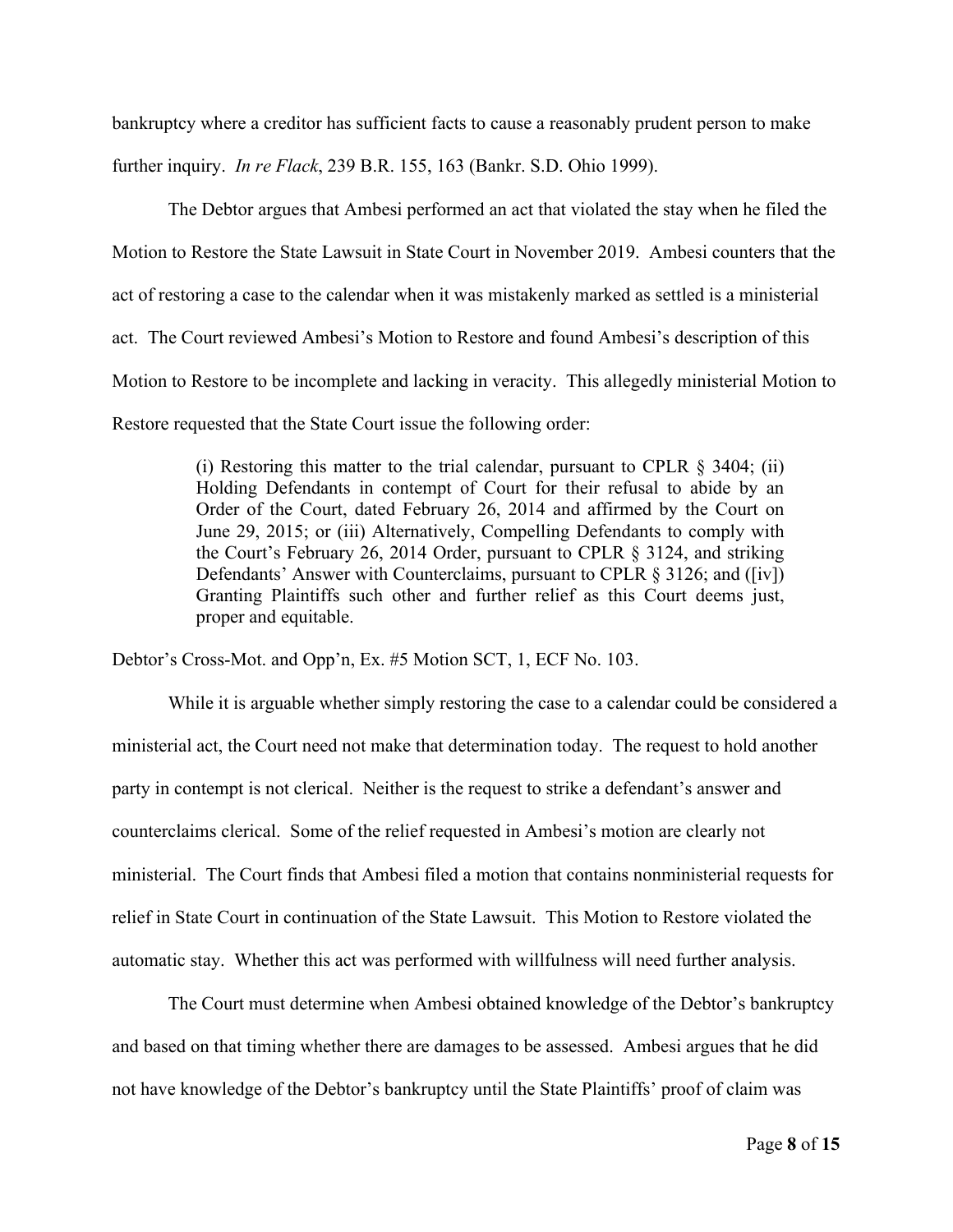filed in February 2021. Movants' Opp. to Cross-Mot. at 4. Debtor asserts that Ambesi is treasurer of the Condominium Board. Debtor's Cross-Mot. and Opp'n at 2. Debtor implies that Ambesi held this role at the time the Condominium Board filed its proof of claim. Debtor concludes, as treasurer of the board at this time, Ambesi must have known of her bankruptcy. *Id.* The Court finds this conclusion by the Debtor unsubstantiated by the evidence provided. In support of the argument that Ambesi is the treasurer, Debtor provides two emails from Ambesi. Both emails are dated from 2020. Debtor's Cross-Mot. and Opp'n, Ex. 2 Ambesi Admission, ECF No. 103; Debtor's Cross-Mot. and Opp'n, Ex. 2b bill, ECF No. 103. The Condominium's Proof of Claim was filed in 2017. *See* Claim No. 9-1, 1.

In July 2020, the Debtor replied to an email from State Plaintiffs' counsel explaining that she was in bankruptcy. Debtor's Cross-Mot. and Opp'n, Ex. 6 Debtor Autostay Notice ("Debtor's Email to Movants' Attorney"), ECF No. 103. Ambesi argues that the Debtor did not incur any litigation costs after allegedly firing her attorney in June 2020 and beginning to represent herself in the State Lawsuit. Movants' Opp'n to Cross-Mot. at 3. Ambesi argues that, were the Court to find a willful violation of the stay, the Court should not grant the Debtor's litigation costs as damages.

At this time, the Court has only allegations and assertions, which are not enough evidence to determine when the technical violation of the stay transitioned to a willful violation of the stay. The Court also does not have enough evidence to assess damages and attorney fees. The Court requires an evidentiary hearing to : 1) when did Ambesi have sufficient knowledge of the bankruptcy; 2) what actions, if any, did Ambesi take to reverse any technical violation of the stay; 3) when did the Debtor incur litigation costs; 4) what was the total amount of the litigation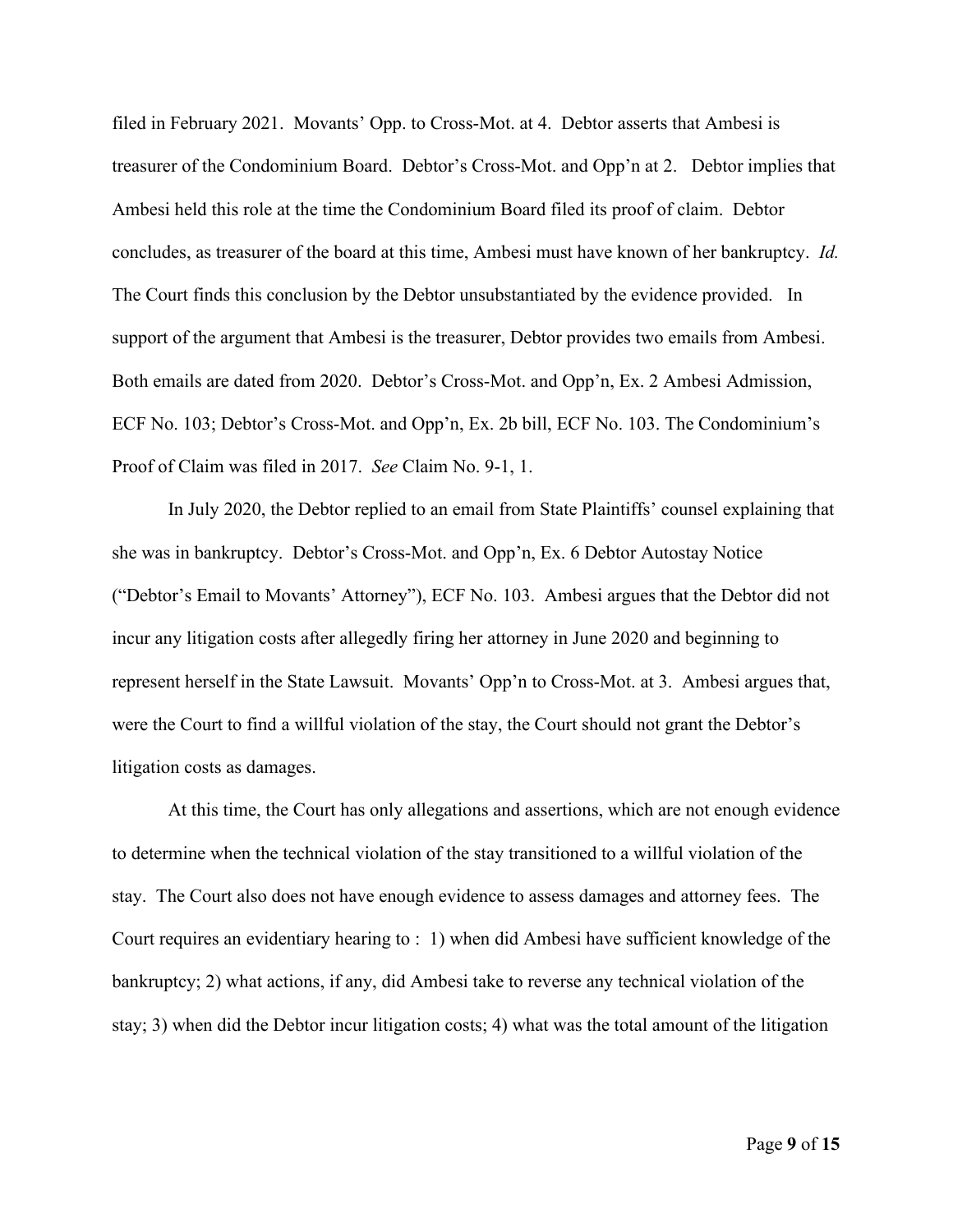costs; and 5) how much of the Debtor's counsel's request for attorney fees is related to prosecuting the violation of the automatic stay?<sup>[8](#page-9-0)</sup>

# *II. Ambesi's Motion to Lift Stay*

The Court must decide whether to grant Ambesi's Motion to Lift Stay in order to allow the State Lawsuit to continue. Ambesi informs the Court that he is only requesting permission to "to seek judgment in the [State] Lawsuit, including obtaining a permanent injunction against [the State Defendants] and liquidating his claims for damages, which would be treated in the respective bankruptcy action (to the extent the matter is still pending)." Mot. for Relief from Stay at 5.

Section 362(a) of the Bankruptcy code establishes the automatic stay to provide debtors an opportunity to reorganize in bankruptcy. *In re Bally Total Fitness of Greater New York*, 402 B.R. 616, 622 (Bankr. S.D.N.Y. 2009). Section 362(d) of the code provides for lifting of the stay, including for cause. *Id.* The Second Circuit Court of Appeals identified several factors, the *Sonnax* factors, to be considered in deciding whether cause exists to lift the automatic stay to allow litigation to proceed:

> (1) whether relief would result in a partial or complete resolution of the issues; (2) lack of any connection with or interference with the bankruptcy case; (3) whether the other proceeding involves the debtor as a fiduciary; (4) whether a specialized tribunal with the necessary expertise has been established to hear the cause of action; (5) whether the debtor's insurer has assumed full responsibility for defending it; (6) whether the action primarily involves third parties; (7) whether litigation in another forum would prejudice the interests of other creditors; (8) whether the judgment claim arising from the other action is subject to equitable subordination; (9) whether movant's success in the other proceeding would result in a judicial lien avoidable by the debtor; (10) the interests of judicial economy and the expeditious and economical resolution of litigation; (11) whether the parties are ready for trial in the other

<span id="page-9-0"></span><sup>&</sup>lt;sup>8</sup> As part of the Cross-Motion, Debtor's attorney requests attorney's fees in the amount of \$3,500 for 10 hours of work at a rate of \$350 per hour. Debtor's Cross-Mot. and Opp'n at 5. Debtor's counsel has not provided any detail to support this fee request. It is not clear to this Court if this fee includes only the cross-motion for violation of the automatic stay or whether it also includes opposition to relief from the stay.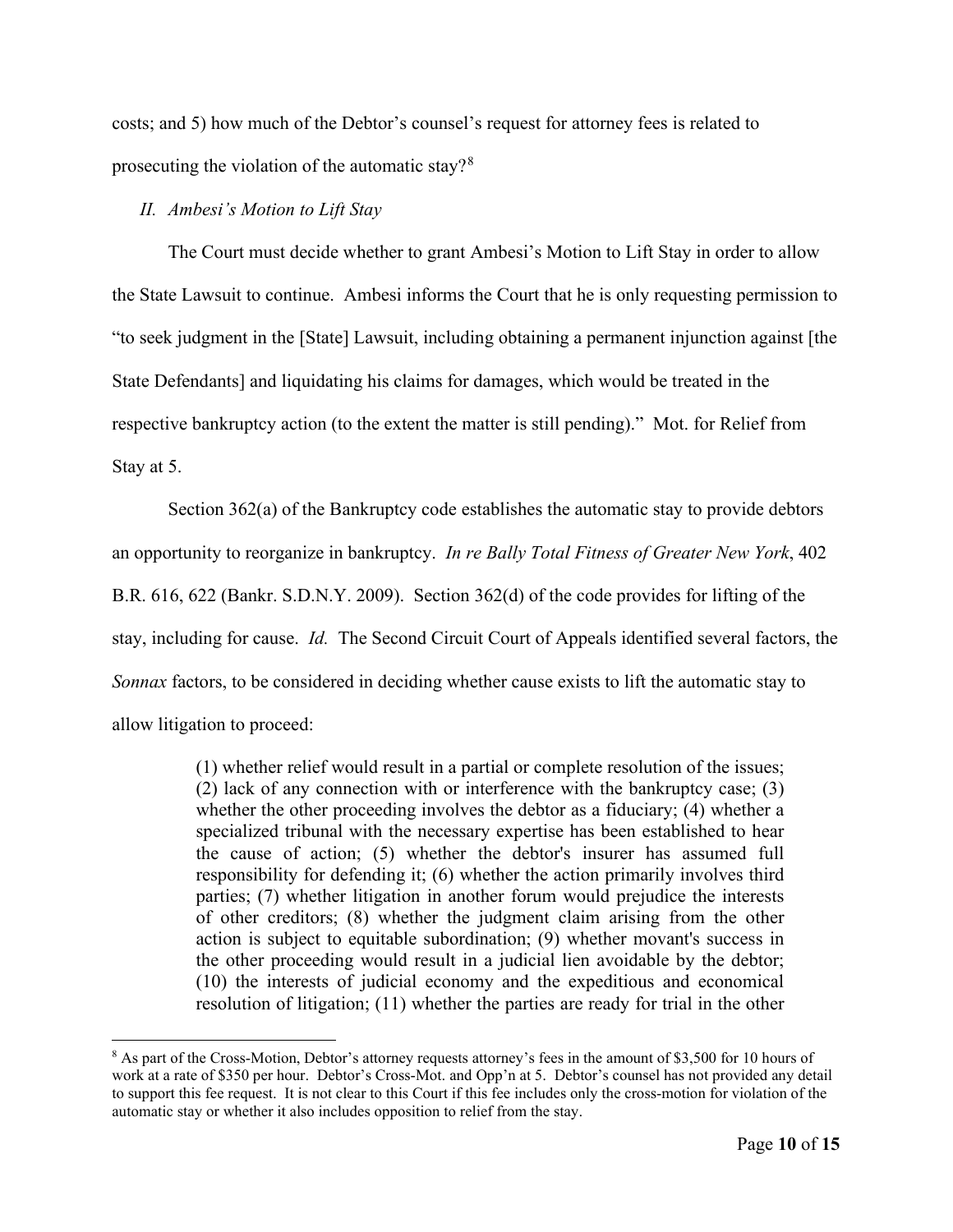proceeding; and (12) impact of the stay on the parties and the balance of harms.

*Sonnax Indus., Inc. v. Tri Component Prod. Corp. (In re Sonnax Indus. Inc.)*, 907 F.2d 1280, 1285 (2d Cir. 1990).

Courts are not required to give each factor equal weight or consider every factor. *In re N.Y. Medical Grp. P.C.*, 265 B.R. 408, 413 (Bankr. S.D.N.Y. 2001); *In re Sonnax Indus. Inc.*, 907 F.2d at 1286. The relevant factors must be analyzed based on the facts of the case. *In re Residential Cap., LLC*, 508 B.R. 838, 848 (Bankr. S.D.N.Y. 2014). This Court finds the requisite analysis must focus on factors 10 ("Judicial Economy"), 12 ("Balance of Harms"), and 7 ("Prejudice to Creditors").

Judicial Economy weighs heavily in favor of lifting the stay. The State Plaintiff's complaint is based on state law. The preliminary injunction was issued by a New York State Court. The allegations made by Ambesi suggest that the preliminary injunction may have been violated. Whether or not this is the case requires an evidentiary hearing. Waiting to hold an evidentiary hearing until completion of the bankruptcy would severely prejudice the State Plaintiffs and allow alleged misconduct to be shielded by the stay. To allow this would create both an injustice and a moral hazard. The issue before this Court is not when a court will review these allegations, but which court should do so. The Court finds that the State Court can best interpret the preliminary injunction. *See In re Advanced Min. Sys., Inc.*, 189 B.R. 36, 40 (Bankr. S.D.N.Y 1995) (noting the deference a court is given to its own orders); *In re Taub*, 413 B.R. 55, 62 (Bankr. E.D.N.Y. 2009) (noting the state court expertise in resolving state law actions).

On the Balance of Harms factor, the Debtor argues continuing the State Lawsuit would cause her harm. The Debtor argues that lifting the stay would cause her emotional and financial damage. Debtor's Cross-Mot. and Opp'n, at 6. The Debtor also raises the issue of litigation costs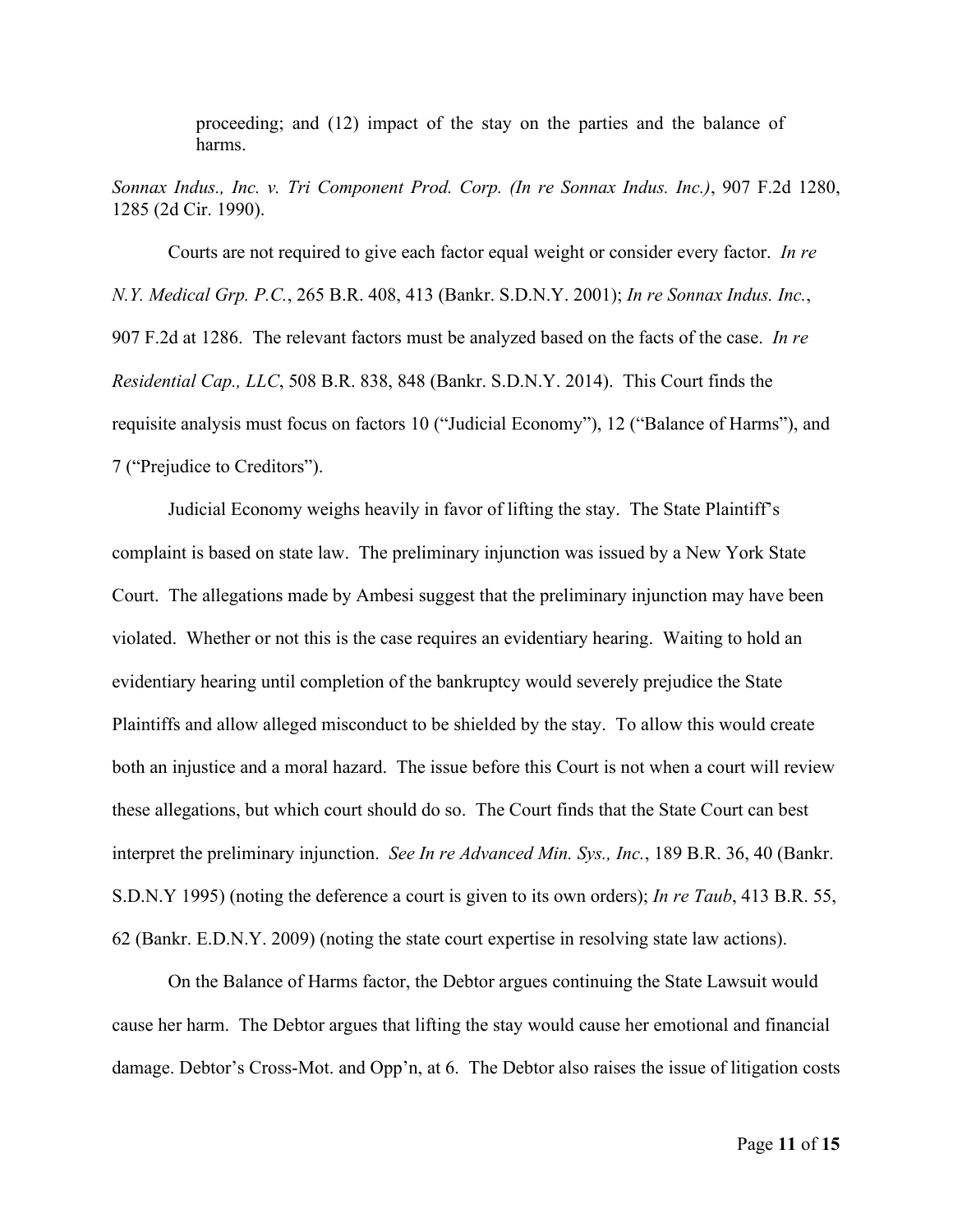to defend herself against the allegations raised by the Plaintiffs. *Id.* Courts have found that the expense of continuing a litigation is an insufficient argument to keep a stay in place. *See In re Keene*, 171 B.R. 180, 185 (Bankr. S.D.N.Y. 1994). The Court notes that the Debtor's emotional and financial is harm must be balanced against the interests of the opposing party in concluding the prior litigation.

The Debtor also argues that the case has languished; it has been open since 2013. Debtor's Aff. at 3. The Debtor argues that since this case is old, that no harm will befall the Plaintiffs were the case to wait until the conclusion of the bankruptcy. *Id*. To support this position, the Debtor states that Alberto Ambesi "doesn't even allege that I have done anything in the recent past to interfere with their business." *Id*. The Court disagrees. It is very clear that Ambesi is alleging recent interference. As noted above, Ambesi will suffer harm if forced to wait to litigate this alleged violation of the preliminary injunction.

This Court also weighs the Prejudice to Creditors factor. The Court is concerned that allowing the State Lawsuit to continue may have unforeseen impacts on creditors. *See In re Taub*, 413 B.R. at 65. Courts often will limit lifting of the stay in relation to a state court proceeding to allow the litigation to proceed up to the point when potential harms could arise. *Id.; see also In re Loudon*, 284 B.R. 106 (8th Cir. B.A.P. 2002) ("By allowing the state court to determine liability and damages, a determination that would otherwise require a trial in the bankruptcy court, but limiting the ability . . . to enforce the judgment, the bankruptcy court substantially reduced the potential harm."). Here, Ambesi is already conceding that he is only seeking to obtain a judicial decision and not enforce a monetary judgment.

Reviewing the relevant *Sonnax* factors, Judicial Economy suggests that this matter is best settled by the Court in which the litigation was initiated. Even though the Debtor would suffer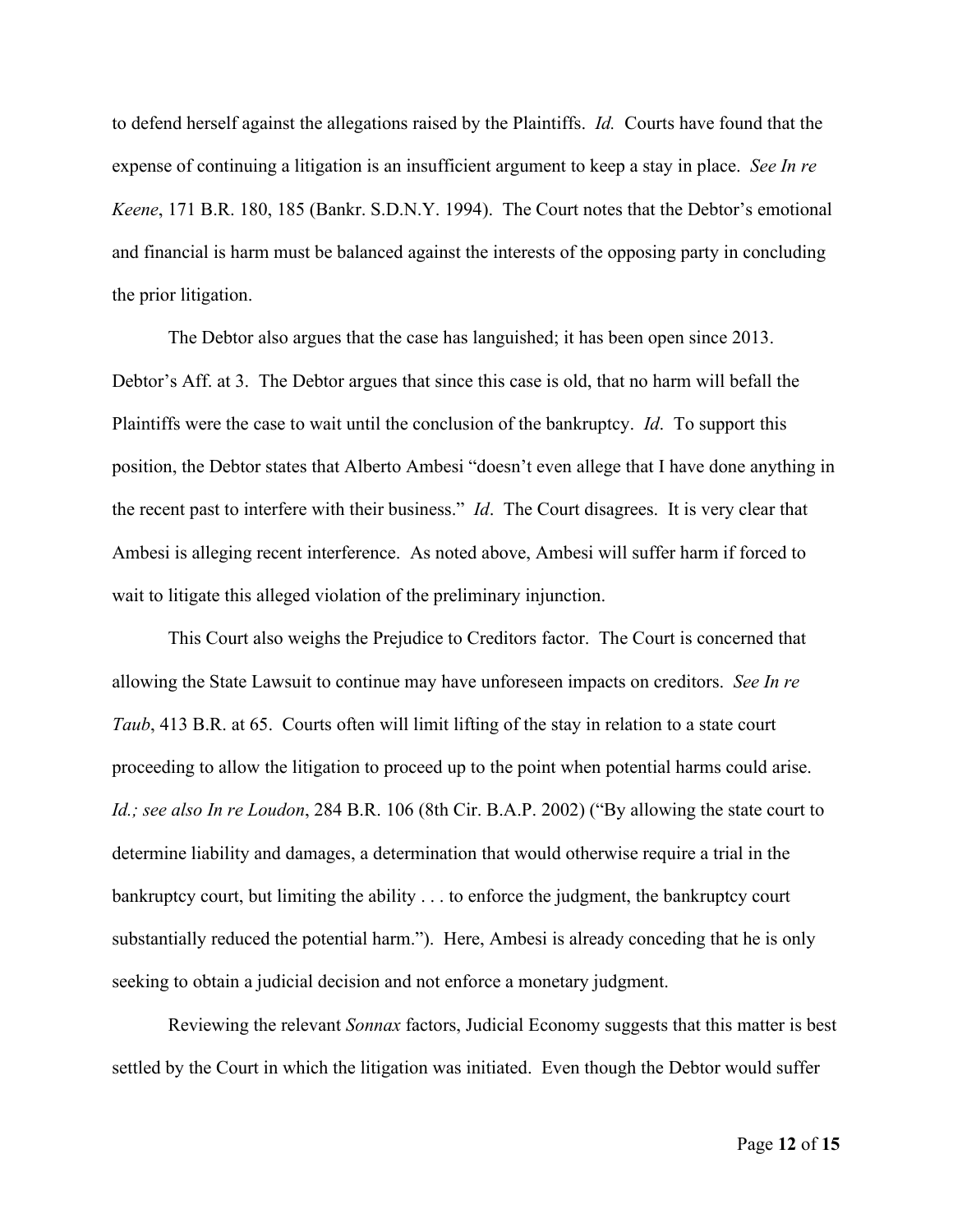the emotional and financial harm of continuing the litigation, the Balance of Harms weighs in favor of lifting the stay. The considerable moral hazard in allowing a debtor to delay a hearing that concerns allegations of violating a court's injunction outweighs the potential harm to the Debtor. The Court's concern over Prejudice to Creditors can be mitigated. The Court lifts the stay requested by Ambesi for the limited purpose of resolving the liability portion of the prior litigation **only**.

#### *III. Condominium's Motion for Relief from Stay*

The Condominium moves for relief from stay for cause pursuant to  $\S 362(d)(1)$  for the purpose of proceeding with a foreclosure action on its Alleged 2021 lien. Where a movant requests relief from say for cause, the movant must initially establish that it is entitled to relief from the stay. *In re Sonnax Indus.*, 907 F.2d at 1285.

In support of the Motion to Lift Stay, the Condominium asserts that it has a common charge lien from January 2021. Mot. for Relief from Stay at 5. By not documenting the lien, the Court only has the word of the Condominium that it filed a common charge lien in January of 2021 in the amount of \$6,842.26. *Id*. The Court also only has the word of the Condominium that filing this lien was due to the Debtor not making postpetition payments since August 201[9](#page-12-0).<sup>9</sup> *Id*. The Court finds that the Condominium has not demonstrated that it is entitled to relief.

If the 2021 lien was filed as asserted by the Condominium, the Court sees this as problematic. A common charge lien is a statutory lien that encumbers a condominium unit when the owner fails to pay common charges. *See AMT CADA Venture LLC v. 455 CPW, LLC*, 992 N.Y.S.2d 844, 846–847 (N.Y. Sup Ct. 2013) (citing N.Y. RPL § 399-z). A condominium's common charge lien is superior to all but taxes and the unpaid balance of a first mortgage of

<span id="page-12-0"></span><sup>&</sup>lt;sup>9</sup> The Debtor disagrees with the Condominium's assertion that she has not provided payment since August 2019 and provides documentation that postpetition payments continued through August of 2020. Debtor's Aff. at 3.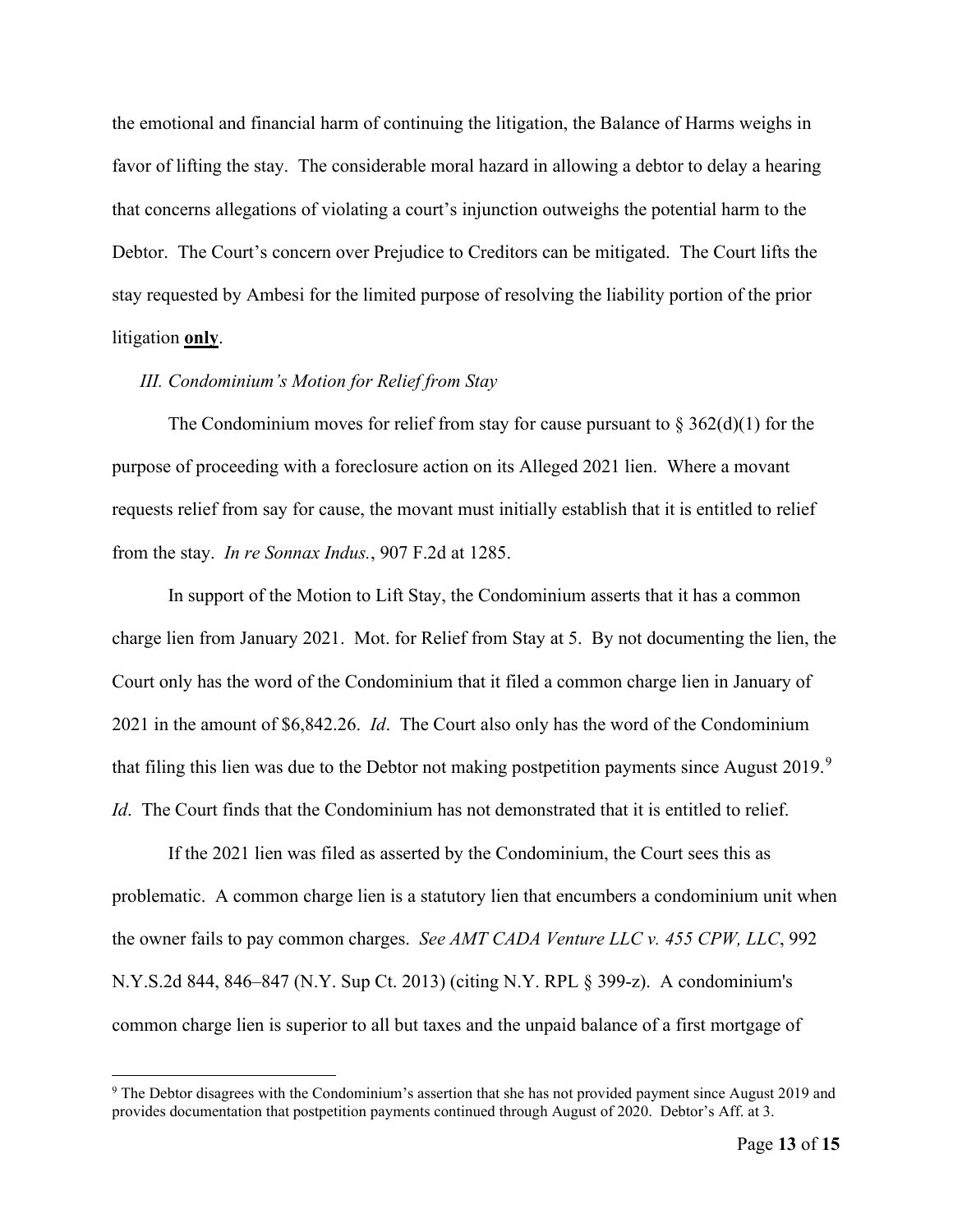record. In *80P2L LLC v. U.S. Bank Tr., N.A.*, 150 N.Y.S.3d 23, 25 n.1 (N.Y. App. Div. 2021) (citing N.Y. RPL § 399-z). A common charge lien is not effective until it is filed in the appropriate recording office. *In re Eatman*, 181 B.R. 386, 391 (Bankr. S.D.N.Y. 1995).

The order of relief stays "any act to create, perfect or enforce a lien against property of the estate." § 362(a)(4). Generally, any lien created in violation of 362(a)(4) is *void ab initio*. *In re Westport-Sandpiper Assoc. Ltd P'ship.*, 116 B.R. 355, 358 (Bankr. D. Conn. 1990). Section 362(b)(3) allows an exception to the stay for "any act to perfect an interest in property to the extent that the trustee's rights and powers are subject to such perfection under [section](https://1.next.westlaw.com/Link/Document/FullText?findType=L&pubNum=1000546&cite=11USCAS546&originatingDoc=I7d57bc566e9311d98778bd0185d69771&refType=RB&originationContext=document&transitionType=DocumentItem&ppcid=01fc66973e1d42b0b92aedaca8b6580a&contextData=(sc.Search)#co_pp_a83b000018c76)  [546\(b\)](https://1.next.westlaw.com/Link/Document/FullText?findType=L&pubNum=1000546&cite=11USCAS546&originatingDoc=I7d57bc566e9311d98778bd0185d69771&refType=RB&originationContext=document&transitionType=DocumentItem&ppcid=01fc66973e1d42b0b92aedaca8b6580a&contextData=(sc.Search)#co_pp_a83b000018c76) of this title." This exception is to be interpreted narrowly. *Lincoln Sav. Bank, FSB v. Suffolk Cnty. Treasurer (In re Parr Meadows Racing Ass'n, Inc.)*, 880 F.2d 1540, 1547 (2d Cir. 1989). For [§ 546\(b\)](https://1.next.westlaw.com/Link/Document/FullText?findType=L&pubNum=1000546&cite=11USCAS546&originatingDoc=I7d57bc566e9311d98778bd0185d69771&refType=RB&originationContext=document&transitionType=DocumentItem&ppcid=01fc66973e1d42b0b92aedaca8b6580a&contextData=(sc.Search)#co_pp_a83b000018c76) to apply, state law must specifically authorize that perfection relates back to a prepetition event. *In re Westport-Sandpiper* at 358. A court performing an analysis of the N.Y. state law found that the NY state law authorizes perfection of a common charge lien for prepetition events. *In re Cohen*, 279 B.R. 626, 636 (Bankr. N.D.N.Y. 2002). That court found that § 546(b) applies to common charge liens, and therefore a common charge lien filed for prepetition events falls under the  $\S$  362(b)(3) exception and is not a violation of the stay under  $\S$ 362(a)(4). *See Id.*

The Condominium asserts that this common charge lien was filed due to postpetition arrears not prepetition arrears. A postpetition recording of this common charge lien for postpetition arrears would make this lien violate  $\S 362(a)(4)$ , and this lien would not be protected by § 362(b)(3). If the facts meet the assertions, this 2021 lien is *void ab initio.*

The Court will not lift the stay as to the Condominium for lack of demonstrating entitlement to the relief requested.